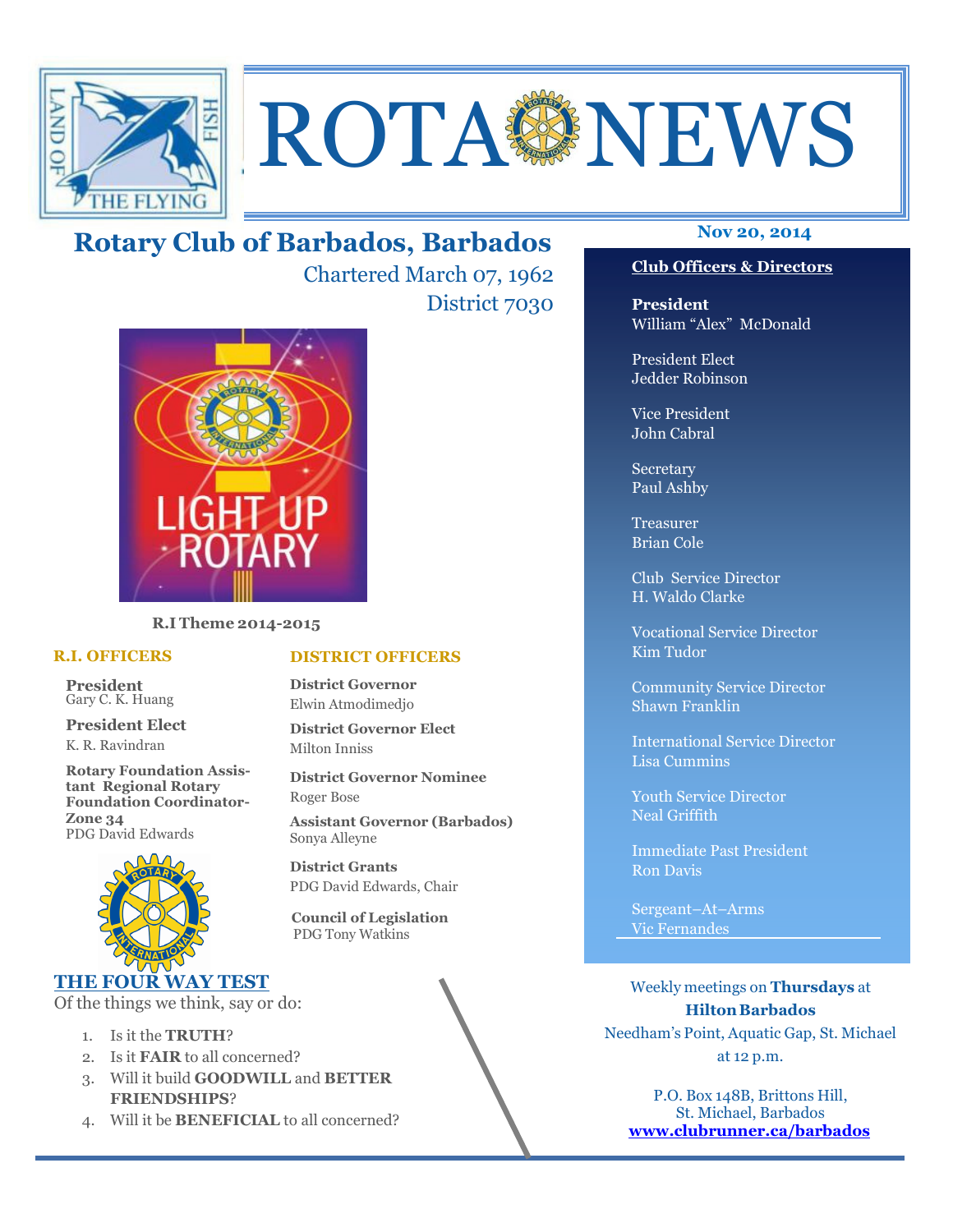#### **THE ROTARY CLUB OF BARBADOS WELCOMES ALL VISITING ROTARIANS AND GUESTS**

#### **NOVEMBER IS ROTARY FOUNDATION MONTH.**

#### **TODAY IS A FELLOWSHIP MEETING.**

#### **THE GREETING TEAM IS MADE UP OF INTERNATIONAL SERVICE DIRECTOR & PRESIDENT ELECT ELECT LISA CUMMINS AND PP LIONEL MOE - MEET OUR GREETERS!**



#### **President Elect Elect Lisa Cummins**

joined the Club on January 19, 2012. She was introduced to the Club by Past President Brenda Pope. Her Classification is Business Services – Development. Lisa has been very active in the club. She has served as a member of the Rotaract sub-committee 2012-13 and continues to serve as Director of International Service (2013–

2015). For the incoming Board 2015-16 she was nominated unopposed for the position as President Elect - 2016-17. In July 2014 her contribution was recognised with the Award of a the Paul Harris Fellowship.

**Past President Lionel Moe** joined the Club on April 12, 1984. He was proposed by Hon Rotarian, Sir Harcourt. His Classification is Business Services - Accounting. He served as President for the Year 2002-03, where for his project he continued the refurbishment work at the St Patrick RC School which had been initiated the previous year by President Algie. Integral to the project was the provision of training in the Montessori Methods for a number of teachers. He also donated \$50,000.00 to The Challenor Adult Training Centre.



Lionel was the longest serving Treasurer of the Club from 1989-2001. He has also served as the Chair of the Classification and Membership Committee. Currently he serves on the Club Bulletin and Donations & Investigations committees. He has served the District as Treasurer on a number of occasions. His service to the community was recognized with the Paul Harris Award in 1997.

======================================== **LAST WEEK WAS A FELLOWSHIP MEETING WITH A CLAS-SIFICATION TALK BY ANDREW NIVEN. THERE WERE NOM-INATIONS FOR THE LEADERSHIP TEAM WHICH WILL BE GUIDED BY PRESIDENT JEDDER FOR THE YEAR 2015-16. THERE WERE UPDATES ON UPCOMING EVENTS. HERE ARE THE HIGHLIGHTS:** 



The Classification Talk was given by Andrew Niv**en, our newest member.** He was inducted on October 02, 2014. His Classification is - Wholesale. Andrew has been in Barbados for nearly 7 years during which time he has established a wholesale company servicing the hotel, restaurant and cater-

ing industry. The company also supplies the supermarket trade with a range of products. A subdivision of that company is called Wine Barbados; which imports wine from around the world.

His first job was in a real estate agency and and he later moved on to set up his own company at age 22. Twelve years later, in 1988, he sold the company to a large insurance company. By then the company was in 5 locations. Later he moved to the USA and entered the construction industry building 35 homes in Florida. On moving back to the UK he continued in that profession until 2007 when due to illness with a family member and the recession it was decided to close the company.

Andrew moved to Barbados later that year and has been here ever since. He now employs 10 Barbadians and moved into larger warehouse premises at Ellerton last September.

#### **LAST WEEK HIGHLIGHTS (CONT'D)**

**FUND RAISING - PE Jedder** reported that the ads for Carols By Candlelight (Dec 07) have been prepared by PP Vic for Radio. PP Norman has completed a new line up of entertainers for the show. These include Biggie Irie, Mustard Seed Kids, Suzuki Violin Group, G Syndicate, Allan Sheppard and Brass Soul with Tamara Marshall and Kisha Christian. All appropriate correspondence has been dispatched.



Tickets are available. The next Fundraising Committee Meeting is Scheduled for Tuesday November 25th 2014. *Please contact PP Lionel for your tickets.* 



**YOUTH SERVICE - ANTI– BULLYING CHAIR - ANNIE**  Support was requested to facilitate two upcoming events where our *ANTI-CYBER BULLYING CAM-PAIGN* will be highlighted. Saturday, November 15

The Rotary Club of Barbados has been asked by the organisers of the International Women's Fair

(Sharen, Lady Carmichael (PP Sir Trevor)) and Sharon Oran (Scott Oran) to assist them with operations at the gate of the fair. The fair starts at 12 and ends at 5. It will be at the Foursquare Rum Distillery in St. Phillip.

Members were requested to volunteer to manage three shifts which will commence for set up from 10.30 a.m. At the end assistance will be required for the close out and break down. There will be three shifts,

• 11am – 1pm; (set up and establish the flow) 8 Rotarians needed

- 1pm- 4pm and (possibly the busiest shift)
- 10 Rotarians needed 4pm till the end (close out and breakdown) 6 Rotarians needed

Please respond by return e-mail if you can volunteer the time and if so for what shift.

#### **NOTE WELL THAT OUR CLUB WILL ALSO HAVE A BOOTH REPRESENTING OUR ANTI BULLYING ACTIVI-TIES. PLEASE ALSO SUPPORT THAT INITIATIVE.**

Further, Director Shawn would have indicated that some of the children from the children's homes which we have adopted will be selling water at the fair. Please support them as well.

#### **Sunday, November 23rd**

**"HELP RAISE AWARENESS FOR THE MOVE TO END VIOLENCE"**

The Club is partnering with the Nation Funathlon on Nov.23 $^{\text{rd}}$  to highlight our *ANTI-CYBER BULLYING CAMPAIGN*.

Please join our Rotary group so the community can see that we are a big caring team of supporters. The other Rotary Clubs, Interactors, Rotaractors and friends will be joining us too so use this opportunity to mingle while walking/running.

**Continued next page** 

#### **Meeting Details - Thursday November 06**

**SAA - PP Vic Fernandes** 

- **Attendance 55%**
- **Raffle \$81.00**
- **Winner Visiting Rotarian Donna Pierre**
- **Fines \$145.25**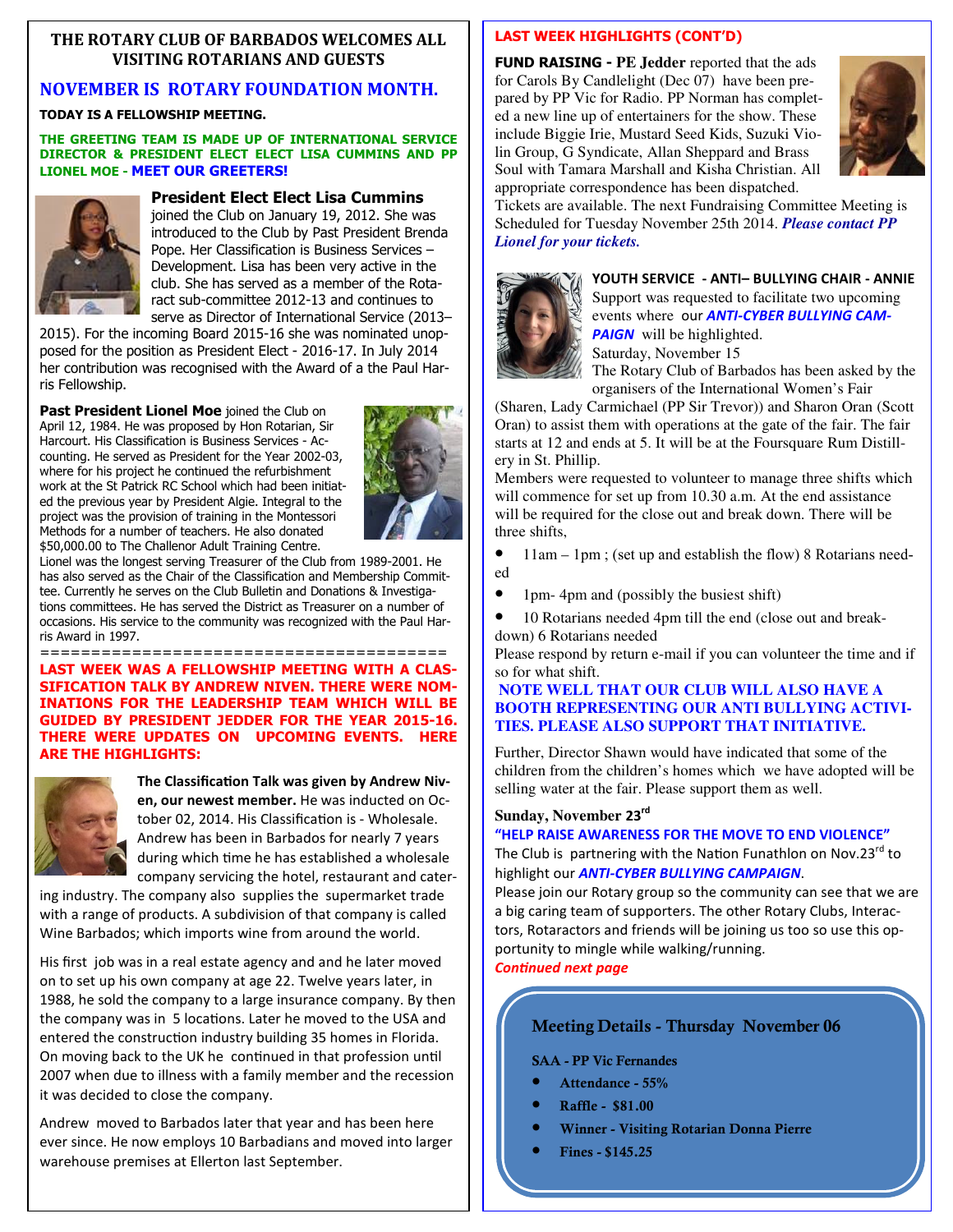#### **LAST WEEK HIGHLIGHTS (CONT'D) — UPCOMING EVENTS**

#### **Sunday, November 23rd**

**The Run starts at 3.15 p.m. and the walk commences at 3.30 p.m.** Registration is - \$30 adults; \$20 children. Includes a specially branded t-shirt.

Please sign up and return the form as soon as possible.

**If you are travelling, giving birth or sick on the 23rd – THESE ARE THE ONLY EXCUSES :)** *Rtn. Annie* 

**==================================== NOMINATIONS FOR THE TEAM WHICH WILL BE GUIDED BY PRESIDENT JEDDER FOR THE YEAR 2015-16. INCLUDEDED IN THIS TEAM WILL BE THE PRESIDENT FOR 2016-17** 

**The following members were nominated for the Board of Directors for 2015-16** 

#### **PRESIDENT ELECT 2016-17**

#### **International Service Director Lisa Cummins**

**Nominated by PP Roger Smith and Seconded by VP John Cabral SECRETARY** 

#### **Past President Bob Morris**

**Nominated by PE Jedder Robinson and Seconded by PP Roger Smith** 

**TREASURER** 

#### **Treasurer Brian Cole**

**Nominated by VP John Cabral and Seconded by PP Tony Williams VICE PRESIDENT** 

#### **Past President Tony Williams**

**Nominated by PE Jedder Robinson and Seconded by PP Lionel Moe** 

**ALL OF THE ABOVE WERE NOMINATED UNOPPOSED AND WERE DULY ELECTED TO SERVE** 

#### **DIRECTORS NOMINATED**

#### **Dr. Tracy Archer, Chair of RYLA**

**Nominated by Director Waldo and Seconded by PEE Lisa Annie Bertrand, Chair An– Bullying Campaign Nominated by Director Shawn and Seconded by Rtn. Donella Neal Griffith, Director Youth Service** 

**Nominated by PP Roger and Seconded by PP Tony Williams Past Treasurer, Anthony Shaw** 

**Nominated by PE Jedder and Seconded by PP Tony Williams Winston Warren, Drug Awareness Committee Chair** 

**Nominated by PVP Pop Walker and Seconded by Director Neal Dr. Ronnie Ramsay, Past Director** 

**Nominated by VP John Cabral and Seconded by PP Elvin Paul M. Ashby, Secretary** 

**Nominated by PP Lionel and Seconded by PP Elvin**  *ELECTIONS FOR THE SELECTION OF THE FIVE (5) DIREC-*

#### *TORS WILL BE HELD ON DECEMBER 10, 2014 AS PER*

*CLUB BYLAWS -* **ARTICLE 3 ELECTION OF DIRECTORS AND OFFICERS—SECTION 1** 





#### **LAST WEEK HIGHLIGHTS (CONT'D) - NOMINATIONS**



=============================================== Images from the International Fair!



Observing - Leader Annie



AG Sonya - Rotary at Work



# Rotary

ited. Register at www.facebook.com/events/576684952459118/.

Tell us what you're doing on World AIDS Day. Share your event with the community using **#RotaryHealth**.

=============================================== Rotary International

> In Chicago, there are 22,000 people living with HIV/AIDS and 1,000 new infections each year. We can push this to zero. Get the facts, and get involved.

Everyone is welcomed to our free event on 1 December, World AIDS Day, at Rotary Headquarters in Evanston, Illinois, USA. Space is lim-